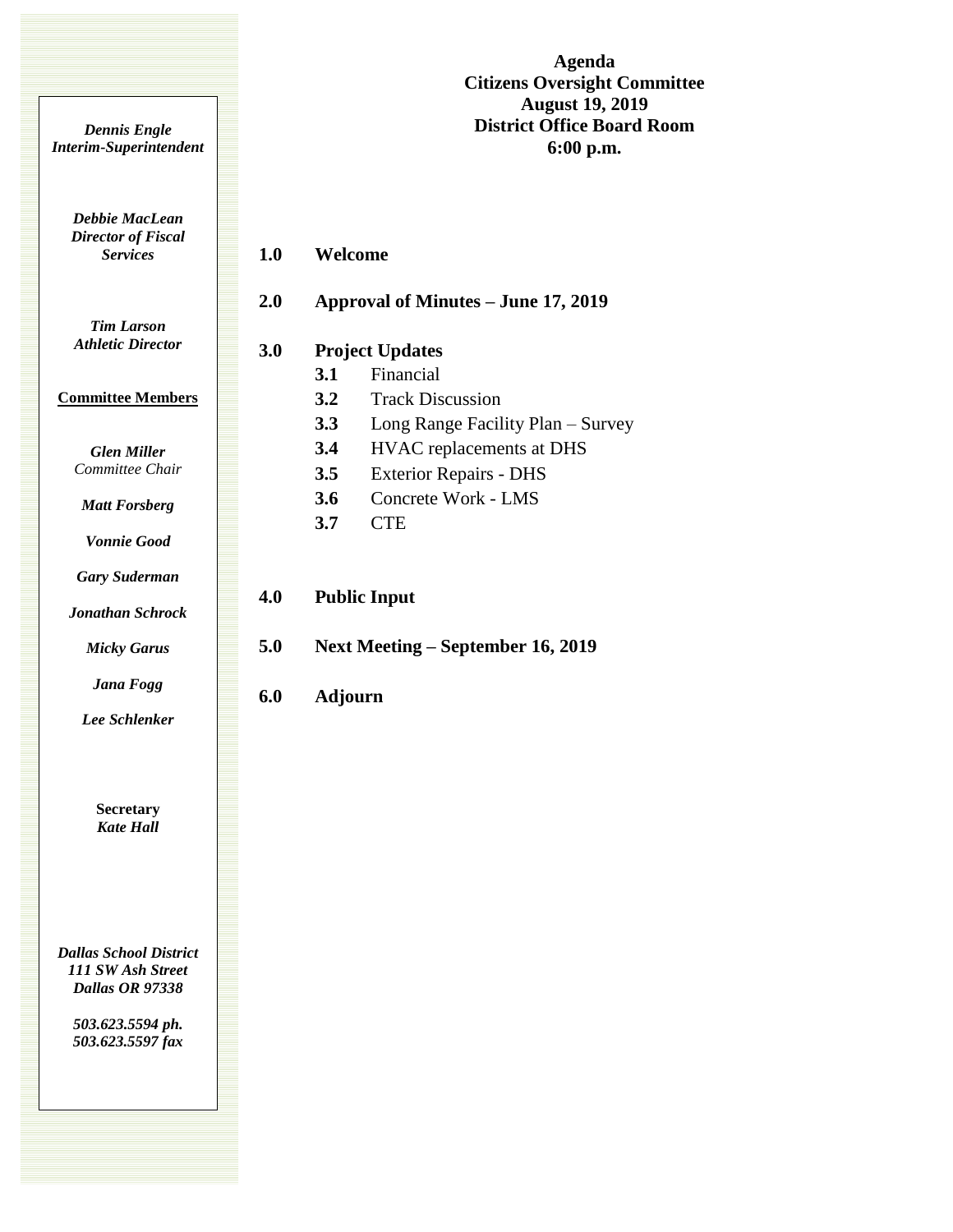## **Minutes Citizens Oversight Committee June 17, 2019 Dallas School District Board Room 6:00 pm**

**Present:** Glen Miller, Micky Garus, Jon Schrock, Michelle Johnstone, Vonnie Good, Tim Larsen, Gary Suderman, Debbie MacLean, Lee Schlenker

**Guests:** Gordon Gentry, Seth Arneses, Matt Posey, Mike Bollman, Kelly Fough, Ken Rodli, Paul Ward, Nolan Bradley

- **1.0 Welcome –** Welcome Lee Schlenker, the newest member of the committee.
- **2.0 Approval of Minutes** A motion was made by Micky Garus to approve the minutes. The motion received a second by Vonnie Good and passed unanimously.

## **3.0 Project Updates**

**3.1 Financial –** We have received the final grant payment as well as interest on the bond. The expenditures include salaries, engineering for the DHS rooftop units and the final payment for the lighting upgrades at Whitworth. The payment under "new construction" was to Soderstrom for the work on the CTE design.

The spend-down is required to be at 85% when we reach the 36-month mark. We are already at 64% so are well on track to meet the requirement.

**3.2 Track Discussion –** Michelle handed out a packet which included minutes from previous board and COC meetings, second-issuance projects and estimated cost report, and current track bids. (Note: There is a typographical error on the bid result notification. Alternate #2 should be an "add" not "deduct".)

It was clarified that the bond set-aside for DHS exterior is for metal siding replacement, not roofing. Michelle asked the COC if it is possible to tighten up the current bond projects budget to allow bond dollars to be spent on the earthwork portion of the track project.

In the second-issuance projects and cost estimate report there had been \$500,000 budgeted for drainage. Because the turf installation/design will require drainage as part of the track installation, Michelle requested that the \$500,000 budgeted for district drainage be allowed to cover some of the earthwork costs. Matt Posey added that the curb design will have the track drain into the turf and all of the water drains to the south, into the railroad ditch. Michelle indicated that splitting the projects (earthwork and track surfacing) has the drainage portion included in the earthwork and will solve all the drainage issues; north of the grandstands, along the grandstands as well as the south end.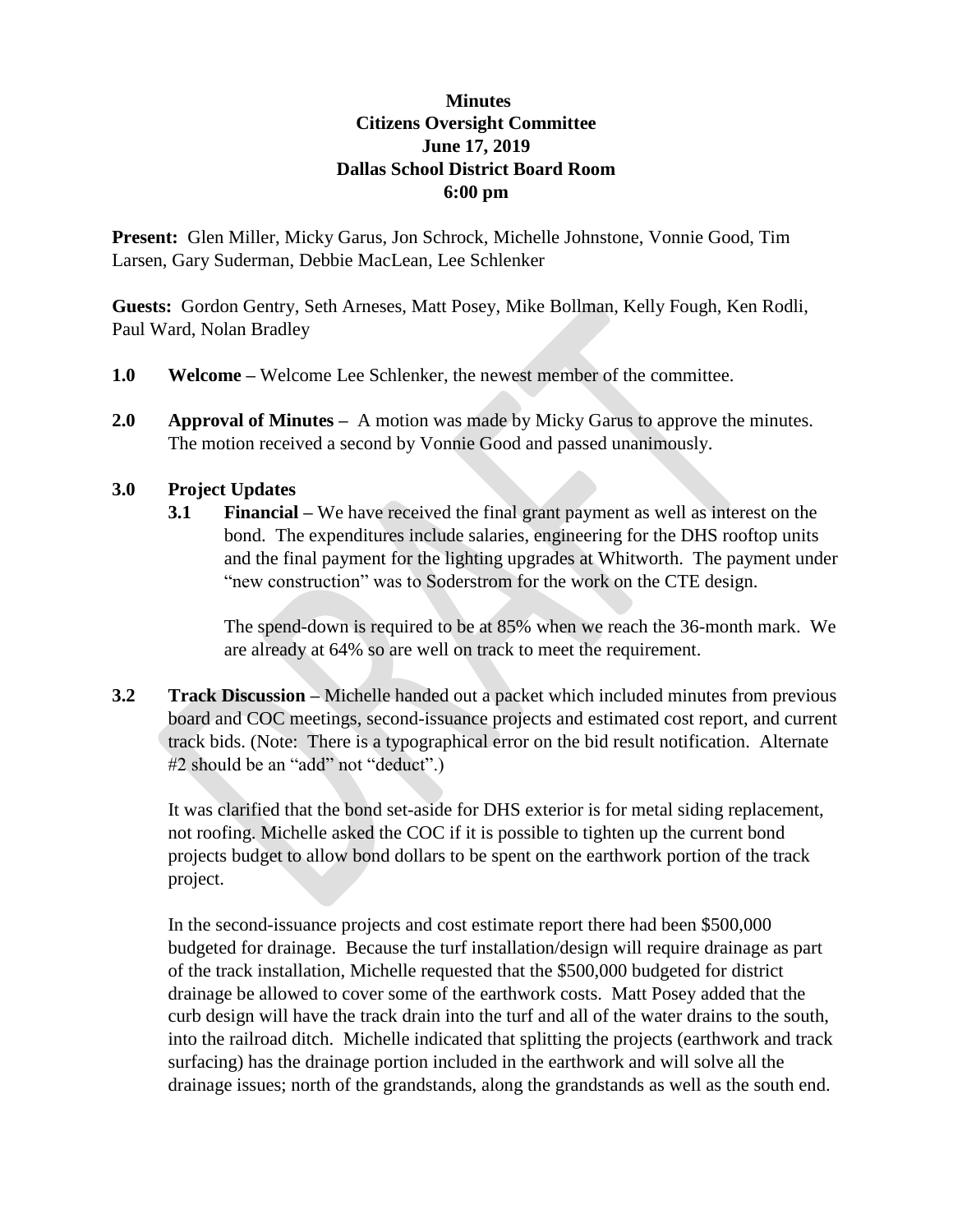The contractor's bid of approximately \$800,000 included the earthwork, drainage and asphalt work. Matt believes there is more value-engineering that can be done to reduce those costs further. He said the board would like to meet with Greg Locke, Janet Turner and Soderstrom to discuss potential savings.

Gary Suderman inquired about the safety area at the south end of the track and for clarification regarding what the earthwork costs included. Micky Garus said that the discussion was to determine if the COC was in favor of using bond funds (the \$500,000 drainage budget) for the earthwork portion of the project.

The earthwork bid includes removing the existing asphalt below the track surface. Matt believes it can be left in place with the exception of the very northern-most part of the track. Gravel would be brought in on top of the existing asphalt to bring it up to grade. Micky suggested it would be a good idea to scan to check for degradation in the south end to ensure a solid foundation. Matt says the surface is four to five inches deep and doesn't seem to be moving.

Vonnie Good ask for clarification of the question as it seemed the question was about moving bond dollars to pay for the track. Glen Miller said his understanding of the question was to dedicate the \$500,000 budgeted for district drainage to be moved to the earthwork portion of the project to offset the cost for track drainage. He then said that because that \$500,000 was moved to the maintenance bond cycle, the funds could actually be coming out of the current set-aside for CTE. Michelle then indicated that she believes there are other areas under the current remaining bond funds where budgets could be tightened such as; the funds allotted for "Privacy for All", roofing and other projects; to come up with the \$500,000.

Micky asked about the logistics of using bond funds for the project and the potential community perception of using those bond funds for the track project. Michelle said the board wants the blessing of the Citizens Oversight Committee before they would consider moving forward. The board will also request a judicial ruling to make certain the bond language will allow for it. If it is then decided to move forward, there would be a period of time in which the community could protest the decision. She is confident there will be no problem as the bond language allows for drainage.

Gary indicated that there must be 100% transparency. The COC has worked hard and had the good fortune to pass bonds in the past. It is important to make certain there is community support and that using the funds this way is not a legal loophole or technicality. Vonnie agreed with Gary and reminded the committee that the community said they did not want bond funds spend on athletics. Michelle stated that the fund 102 set-aside is for the track surfacing and no bond funds would be spent on that. The earthwork includes drainage and is a separate project so it should fit.

Vonnie and Gary both stated there had been previous conversation in the COC meetings indicating the cost of the track project would be \$1.5million or more. Mike Bollman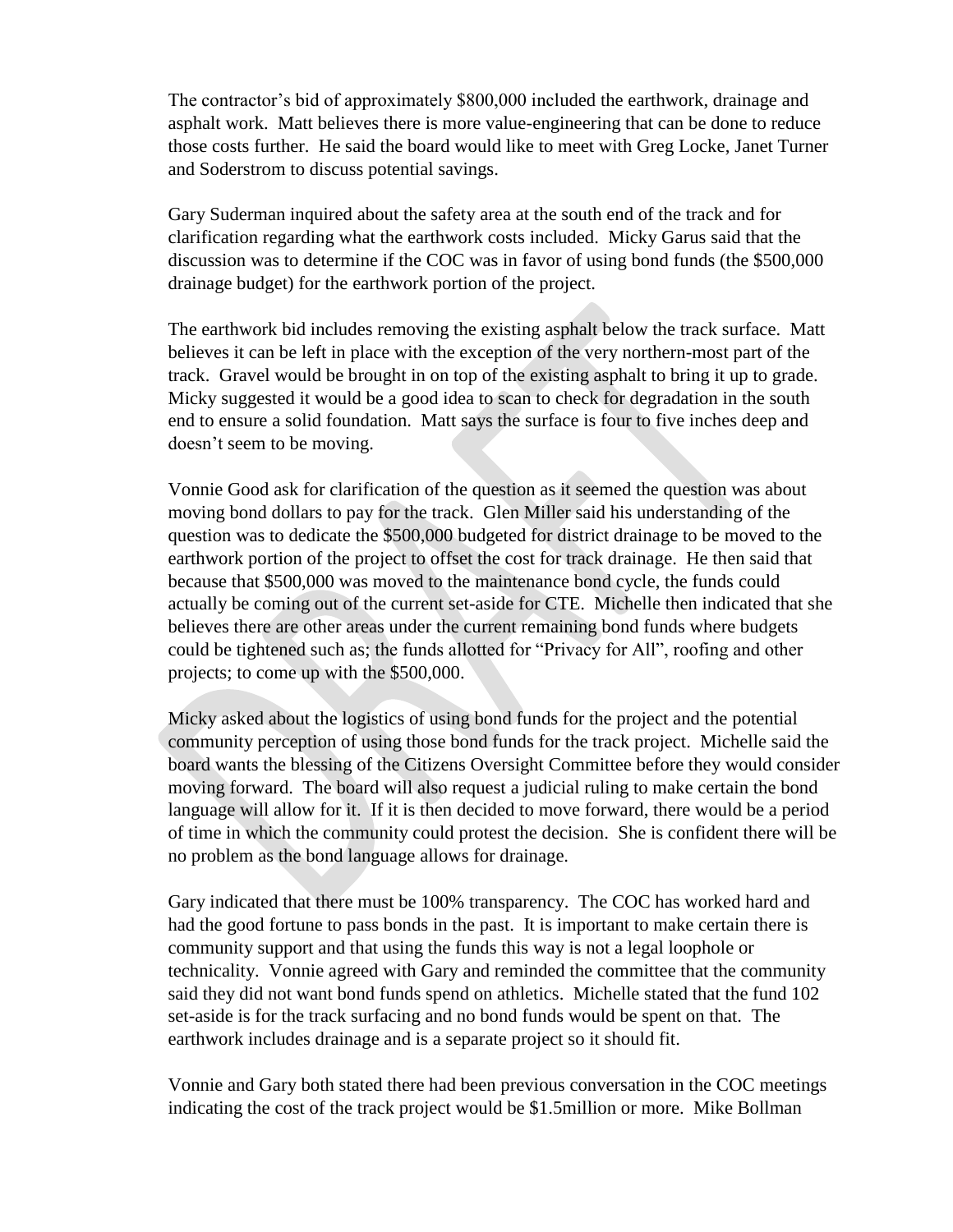asked for clarification. Gary stated that the discussions have been going on for a very long time and he remembers it always being expected to be extremely expensive, specifically over \$1million. Vonnie concurred with Gary indicating Kevin anticipated the costs to be high. Michelle stated that she had not been made aware of that and she had only been told it would cost around \$500,000, referencing the past minutes and the project estimate report she had handed out. Vonnie clarified that she is in support of the track but is concerned about using bond funds and asked if there were a separate bid for drainage only. There is not as drainage is included in the earthwork. Glen mentioned his recollection that the funds for drainage were for the entire athletic complex and not just the track.

Further discussion included the concern that indecision is costing the district money; concern over liability with rocks being in the turf field (student/user injuries); and the desire for the track to be state-of-the-art to allow for additional income. It was mentioned that students have basketball courts, theater, etc., they should also have a nice track.

Matt reiterated that the board would like to meet with the design engineer, Greg Locke and Tim Larson to discuss value engineering. He said he believes the board is not ready to spend bond dollars without first making sure, through legal counsel, that it is allowed. Michelle will set up the meeting. The booster club and district all agree that something has to be done and it should be a quality to be proud of. Micky shared that the district is obligated to complete the track project, that it is owed to the boosters and the kids since the boosters finished the turf field.

Micky asked if there was time for the COC to decide after the judge's ruling. It will take 60-90 days to get that ruling. Tim shared that the first football game is scheduled for August  $30<sup>th</sup>$ . Michelle noted that the COC can make their recommendation. Community concerns could still be voiced. If the district had moved forward with bond funds and it was found to not be acceptable, the district would have to pay back those monies from the general fund. The board, however, is not inclined to move forward without judicial approval. Micky is in favor of restructuring funds if it is found to be legal to do so.

Matt mentioned that the installation of the turf field took care of the drainage problems for that area. Vonnie asked what the district planned to do to fund the remaining portion of the earthwork bid (the bid total was just over \$800,000). Mike Bollman said they would be looking into financing the difference. The project may push out another season, due to a late start and weather, to ensure it is installed correctly. If the COC does not approve spending request the district may have to go out for another bids. There were only two bidders the last two times the projects were put out to bid. (Two bid the entire project and there were two bidders each when the project was split).

Micky Garus made the motion to allow the \$500,000 set-aside for drainage to be used for the earthwork portion of the track project if that use is allowed by judicial counsel. Jon Schrock gave a second and the motion passed unanimously.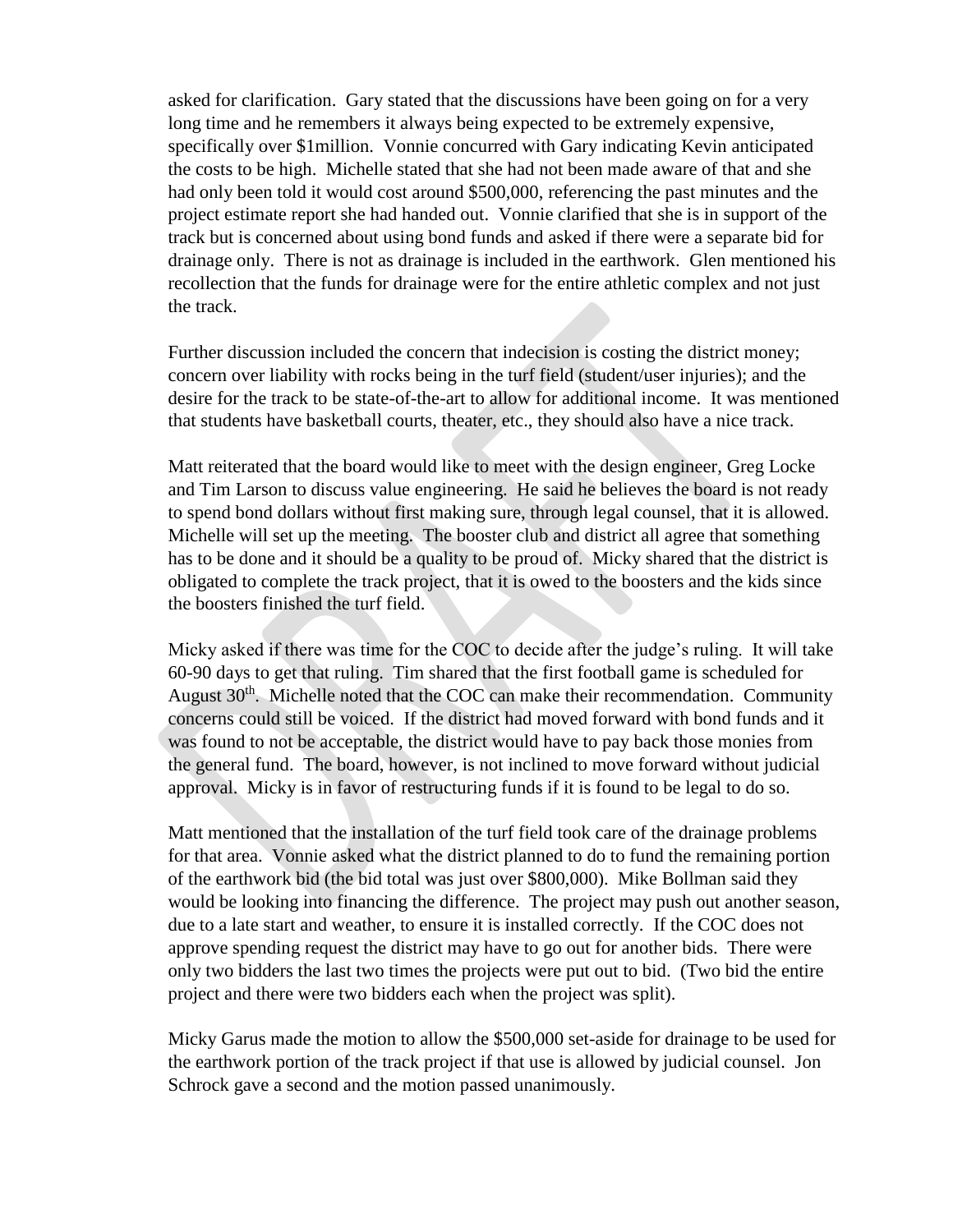- **3.3 Long Range Facility Plan Survey** Michelle will bring the survey results to the next meeting.
- **3.4 HVAC replacement at DHS** It was discovered that there is a need for some infrastructure upgrades to accommodate the new units as they are heavier than the currently installed units. Additionally, there is a longer lead time than anticipated (12 weeks). Because of this there isn't time to get the upgrades complete and the equipment delivered and installed before school starts. Therefore, it was determined to delay the project until next summer as there is no way to get the units ordered, delivered and installed before the start of school.

While these units are at end-of-life and it is possible there may be some outages, maintenance believes they can be kept running until next summer. The goal is to get them replaced before they go into complete failure so that we can take advantage of the available energy incentives for replacement.

In lieu of replacing the units at the high school, we will replace the five Reznor RTU's at Lyle Elementary. They are also at end of life. These units have a shorter lead time and can be replaced like-for-like so no additional infrastructure upgrades are needed.

The cost for the units at Lyle was previously estimated to be approximately \$75,000. However, the current bid came in at \$115,000, without controls. We are waiting for two more bids and anticipate they will come in closer to the original estimate. The units are single-source and we are installing the same model as existing, therefore we do not have to put out an RFP.

- **3.5 Exterior Repairs at DHS** The project has been approved. We are waiting on purchase order approval to move forward. We are purchasing the metal siding via a national cooperative purchasing contract. The siding will cover the exterior theater walls and part of the science wing. The majority of the work should be complete before school starts in September.
- **3.6 Concrete Work at LMS –** Removal and replacement of the sidewalk at the exterior library entrance and along the main east entrance is scheduled to be complete by the third week of July through the first week of August.

The sidewalk has heaved due to tree roots. There are also other cracks, degradation and trip hazards causing safety concerns in the area.

**3.7 CTE** – We have been notified that the American Gas & Technology building is now in bankruptcy. We should have more information at the next meeting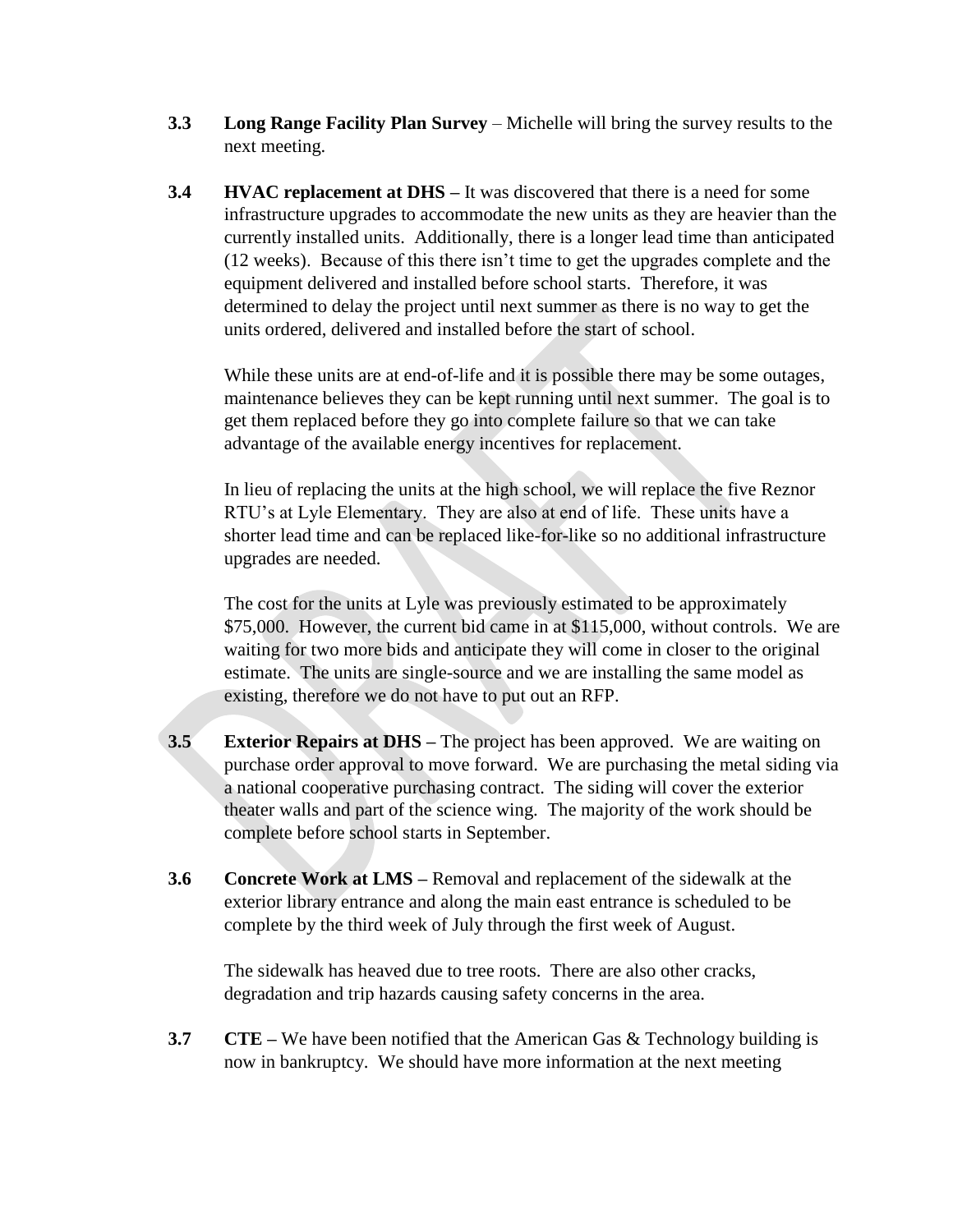**4.0 Public Input** – Kelly Fough of the 1249<sup>th</sup> Engineers (National Guard) shared that they are available for volunteer work on construction projects. They have helped with track and field projects in the past and frequently work on horizontal and vertical wall construction. There are also opportunities for Ford Grants if a project can tie into the Recreational Trails Programs. The grant provides 25% matching funds. Applications can be received beginning next April.

Ken Rodli shared that he had a conversation with Bob Archer concerning the overall cost of the track project. He asked Bob if the costs are out of line. He indicated Bob told him that contractors are not short of work right now and the costs seem to be reasonable considering the circumstances. Ken is concerned that, even if the project were to begin right away, the track would not be done by fall. He suggested that it be done is stages; first the earthwork including asphalt, then install the track surface in the spring. He is also concerned that procurement rules might not be being followed properly. Ken finally commented that he feels the boosters came through with the field so the district needs to come through with the track.

Paul Ward shared his historical experience with the district and specifically athletics. He wants the track to be something which will last. He discussed that the track needs to be protected from rocks and gravel, which cause premature deterioration. He is also concerned that the lanes are much too close to the stadium wall. He reminded everyone to consider the small pieces that make a big difference overall. The goal is to have home meets as much as possible to support family and community.

Nolan Bradly reiterated the importance of getting the track complete. He reminded the committee that the high school not having a track doesn't only affect the high school, but affects track and field at LaCreole Middle School, as well.

Lee shared that rubber from the turf field migrates. He said that having a properly installed track should help with that migration, which is important because rubber needs to be added every few years to extend the life of the turf.

Glen reminded everyone that the job of the Citizens Oversight Committee is to be transparent and ensure the district is following the directives from the community of voters.

- **5.0 Next meeting** The next meeting is scheduled for July 15, 2019
- **6.0 Adjourn**  The meeting was adjourned at 7:55 p.m.